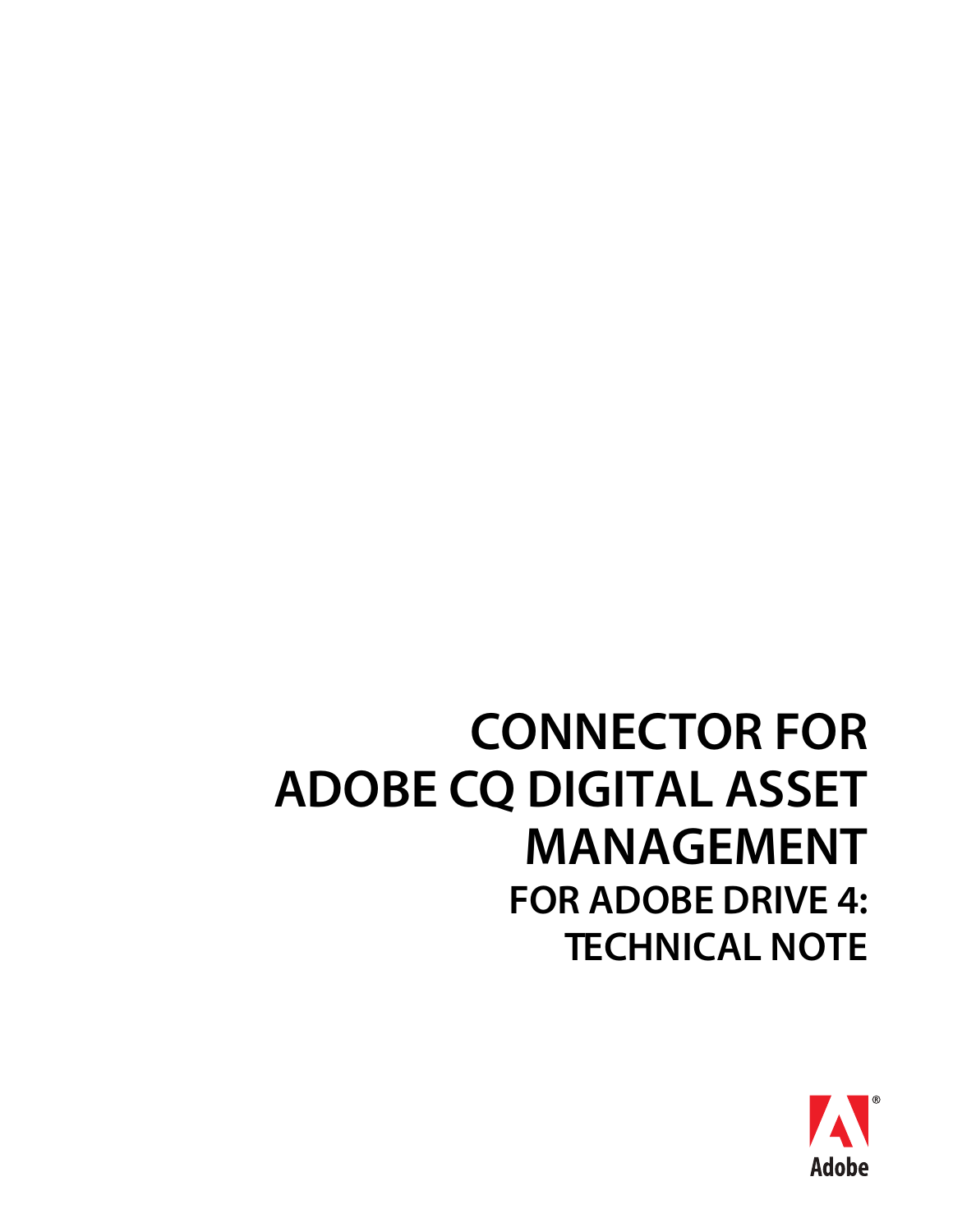#### © 2012 Adobe Systems Incorporated. All rights reserved.

#### Technical Note: Connector for Adobe CQ Digital Asset Managment for Adobe Drive 4

Adobe, the Adobe logo, Creative Suite, Illustrator, InCopy, InDesign, and Photoshop are either registered trademarks or trademarks of Adobe Systems Inc. in the United States and/or other countries. Microsoft and Windows are registered trademarks or trademarks of Microsoft Corporation in the United States and/or other countries. Apple, Mac OS, and Macintosh are trademarks of Apple Computer, Inc., registered in the United States and other countries. Java and Sun are trademarks or registered trademarks of Oracle Corporation, in the United States and other countries. All other trademarks are the property of their respective owners.

The information in this document is furnished for informational use only, is subject to change without notice, and should not be construed as a commitment by Adobe Systems Inc. Adobe Systems Inc. assumes no responsibility or liability for any errors or inaccuracies that may appear in this document. The software described in this document is furnished under license and may only be used or copied in accordance with the terms of such license.

Adobe Systems Inc., 345 Park Avenue, San Jose, California 95110, USA.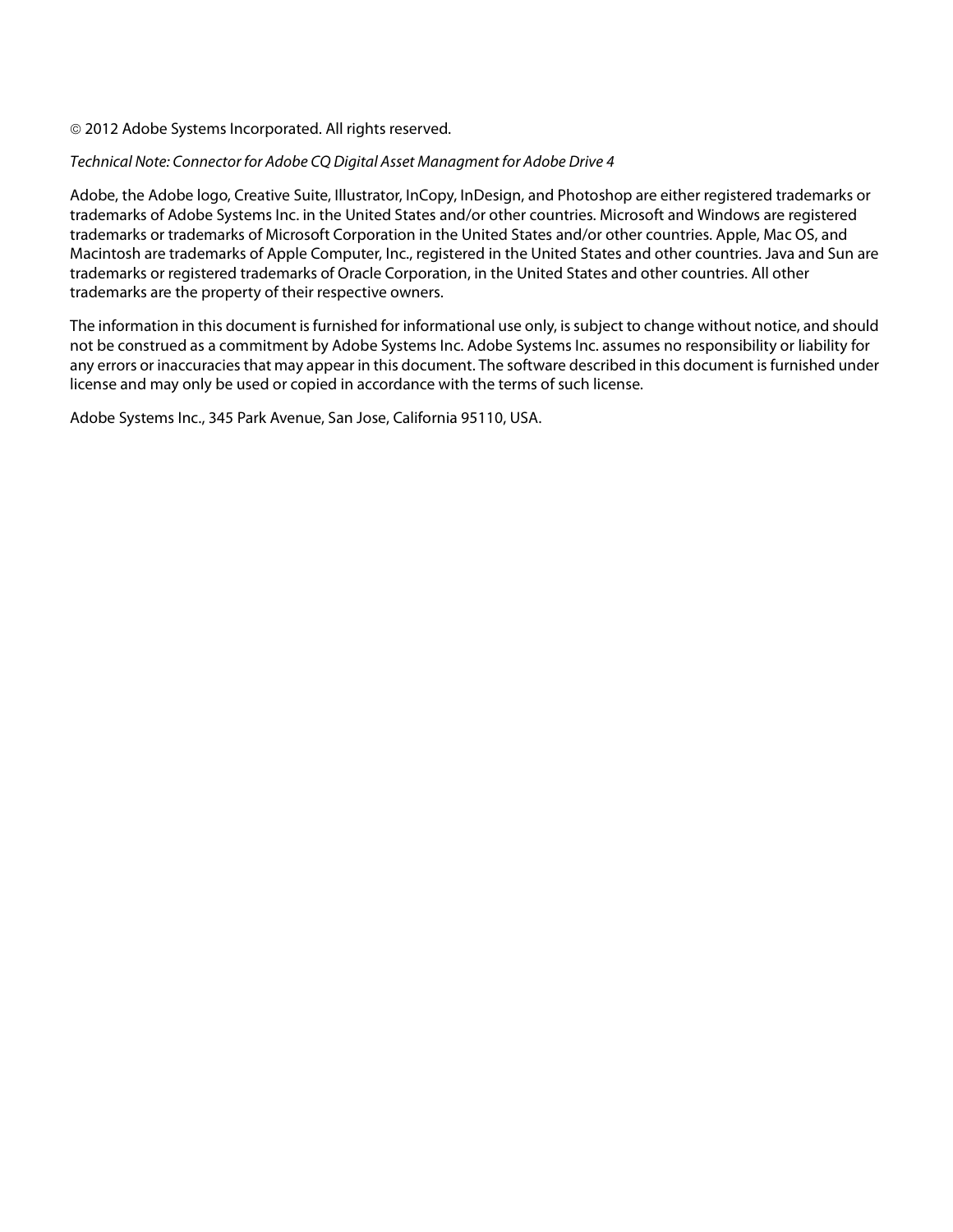# **Contents**

| Using the Adobe CQ Digital Asset Management Connector  4 |  |
|----------------------------------------------------------|--|
|                                                          |  |
|                                                          |  |
|                                                          |  |
|                                                          |  |
|                                                          |  |
|                                                          |  |
|                                                          |  |
|                                                          |  |
|                                                          |  |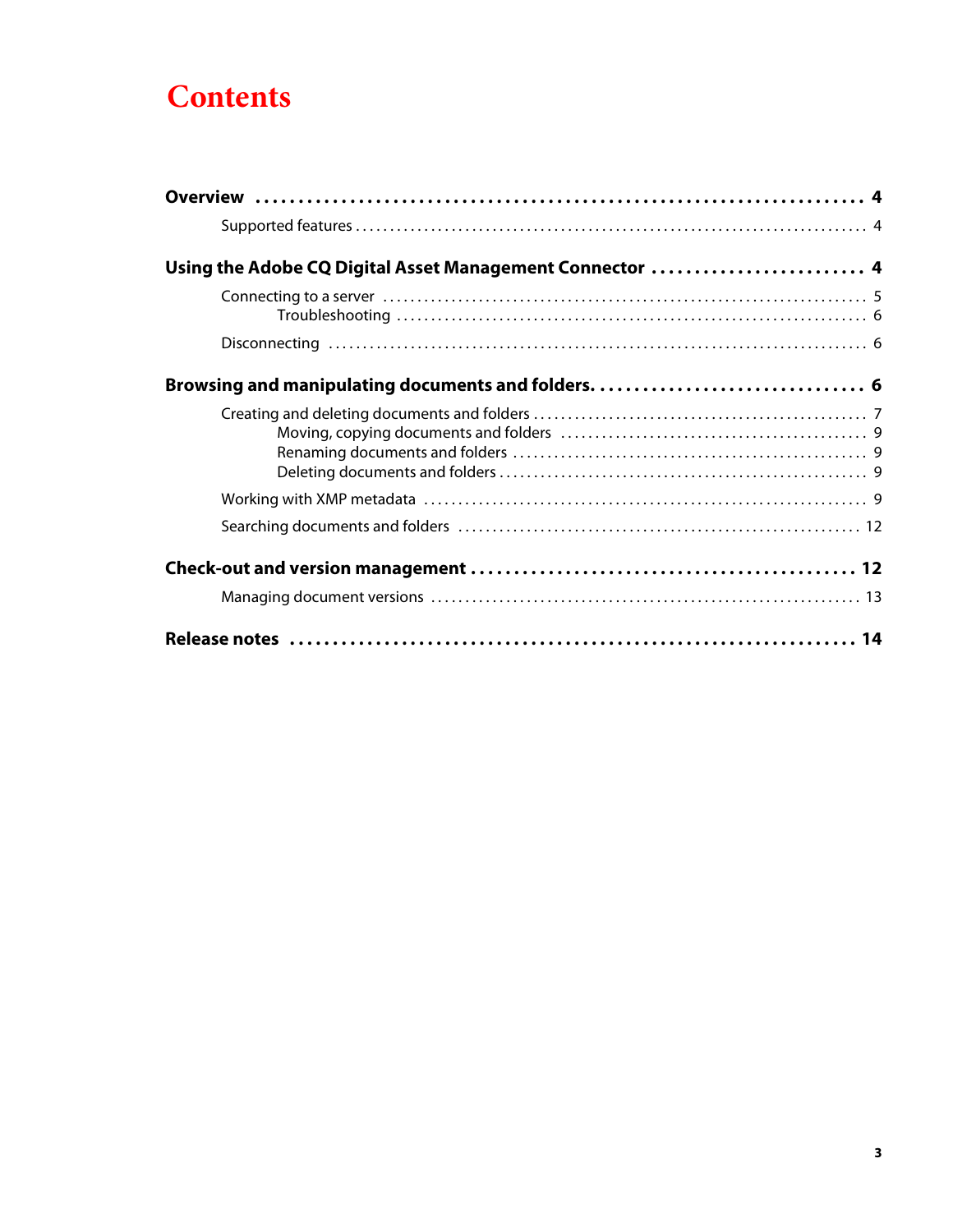# **Connector for Adobe CQ Digital Asset Management for Adobe® Drive 4**

# **Overview**

Adobe Drive 4 enables you to connect Creative Suite® 6 to Digital Asset Management (DAM) servers. The connected servers appear in your computer as a mounted hard drive or mapped network drive. Once connected, you can access server files through Windows Explorer or Mac OS Finder, as well as the platform-specific file-access dialogs, and directly through the UI of integrated applications.

Adobe Drive 4 is extensible; an SDK allows partners and third parties to create connectors for particular asset management systems. Adobe provides some ready-made connectors. The Adobe CQ Digital Asset Management Connector enables access to [Adobe CQ Digital Asset Management](http://www.adobe.com/go/learn_cq_dam_drive_10) (CQ DAM).

### <span id="page-3-0"></span>**Supported features**

The connector supports these features:

- ▶ Connecting to and disconnecting from a server
- Browsing documents and folders.
- ▶ Creating and deleting documents and folders
- Moving and copying documents and folders
- ▶ Checking documents out and in
- Managing document versions
- $\blacktriangleright$  Searching documents
- ▶ Thumbnails and preview icons in Adobe Bridge
- **Thumbnails in the Show Versions dialog**
- Viewing, editing, and searching XMP metadata in Adobe Bridge

# <span id="page-3-1"></span>**Using the Adobe CQ Digital Asset Management Connector**

Before connecting, you must obtain the URL for the CQ DAM server from the server administrator, as well as a valid user ID and password.

This document uses the localhost server in examples; this works if you have default server installation on your local machine. You must replace localhost with the server URL when you connect to a remote server. For example, to access a CQ5 DAM server in a default installation on your local machine:

**SERVER URL:** <http://localhost:4502>

**USERNAME:** admin

**PASSWORD:** admin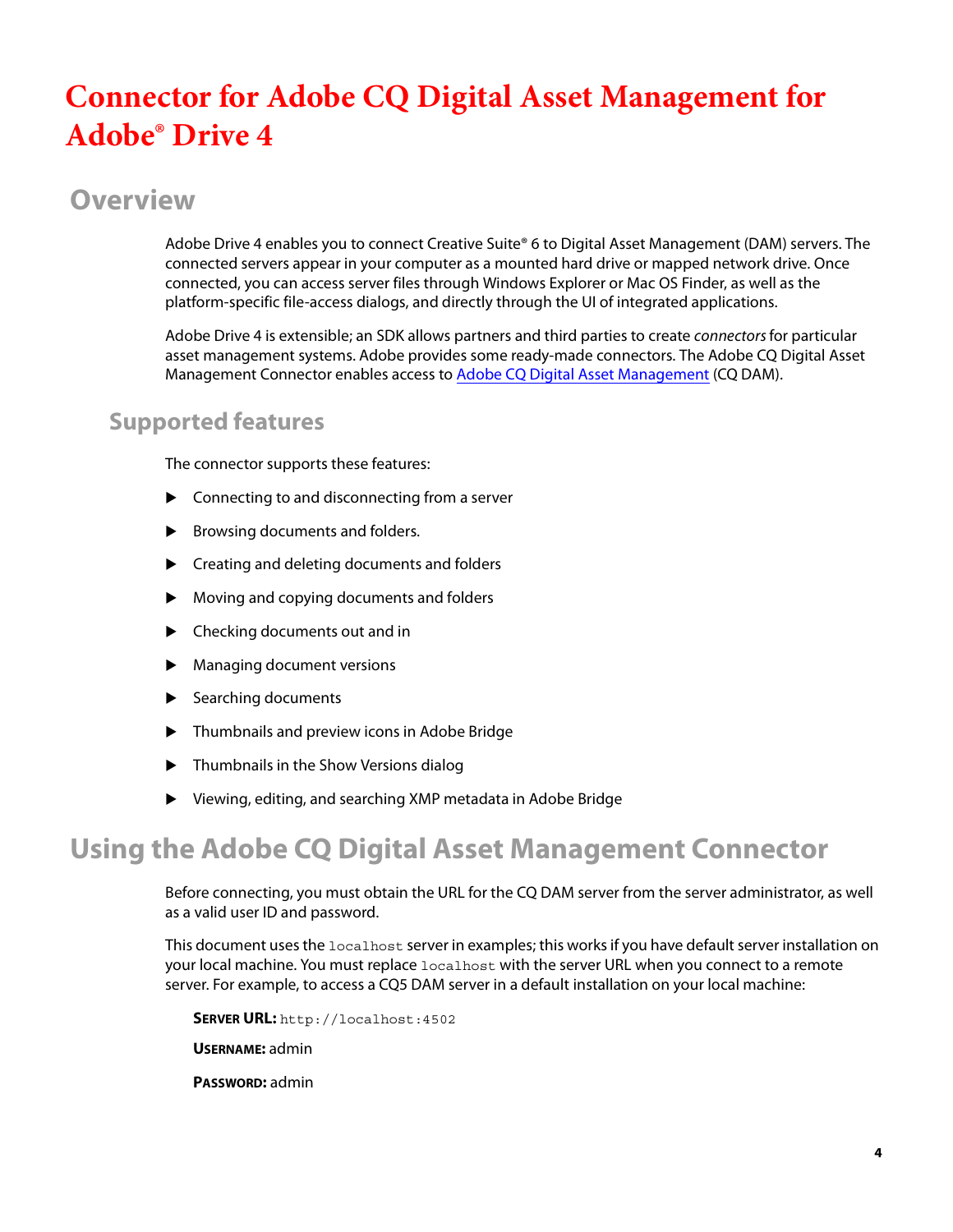#### <span id="page-4-0"></span>**Connecting to a server**

To connect to an CQ DAM server:

- 1. Start the Adobe Drive application.
	- $\triangleright$  In Windows Explorer, right-click a folder, a file, or your desktop, and choose **Adobe Drive 4 > Connect To** from the context menu.
	- $\triangleright$  In Mac OS, CTRL-click a folder or file in Finder or your desktop, and choose **More > Adobe Drive 4 > Connect To** from the context menu.

| <b>Adobe Drive 4</b><br>e |               |                                                                                         | $\mathbf{x}$<br>$\Box$      |
|---------------------------|---------------|-----------------------------------------------------------------------------------------|-----------------------------|
| <b>Adobe</b> Drive        |               |                                                                                         | Home Settings Updates About |
| Connector                 |               | ADOBE' CQ DIGITAL ASSET MANAGEMENT                                                      |                             |
| ₩<br><b>CQ DAM</b>        |               | Connect to Adobe CQ Digital Asset Management<br>Click here to learn more and try it out |                             |
| CMIS<br>CMIS<br>-         | Server URL:   | adtest-server:4502                                                                      |                             |
|                           | Username:     | admin                                                                                   |                             |
|                           | Password:     | <b>MARKIN</b>                                                                           |                             |
|                           | Display Name: | adtest-server                                                                           |                             |
|                           |               | Remember me<br>$\overline{\mathbf{v}}$                                                  |                             |
|                           |               | Enable asset editing offline when server is not<br>available<br>$\overline{\mathbf{z}}$ |                             |
|                           |               | Automatically connect to this server when<br>computer starts<br>$\blacksquare$          |                             |
|                           |               |                                                                                         | Cancel<br>Connect           |

- 2. Click **Add Drive**.
- 3. If you have the name of a preset server, click it to display the Server URL. Otherwise enter the Server URL manually.
- 4. Enter your connection details. For example:

```
Server URL: http://localhost:4502
Name: admin
Password: admin
Display Name: adtest-server
```
- 5. Click **Connect**.
- 6. Check that the server has been mounted in the file browser:
	- $\triangleright$  In Windows Explorer, it should be under My Computer.
	- $\triangleright$  In Mac OS Finder, it should be under Devices.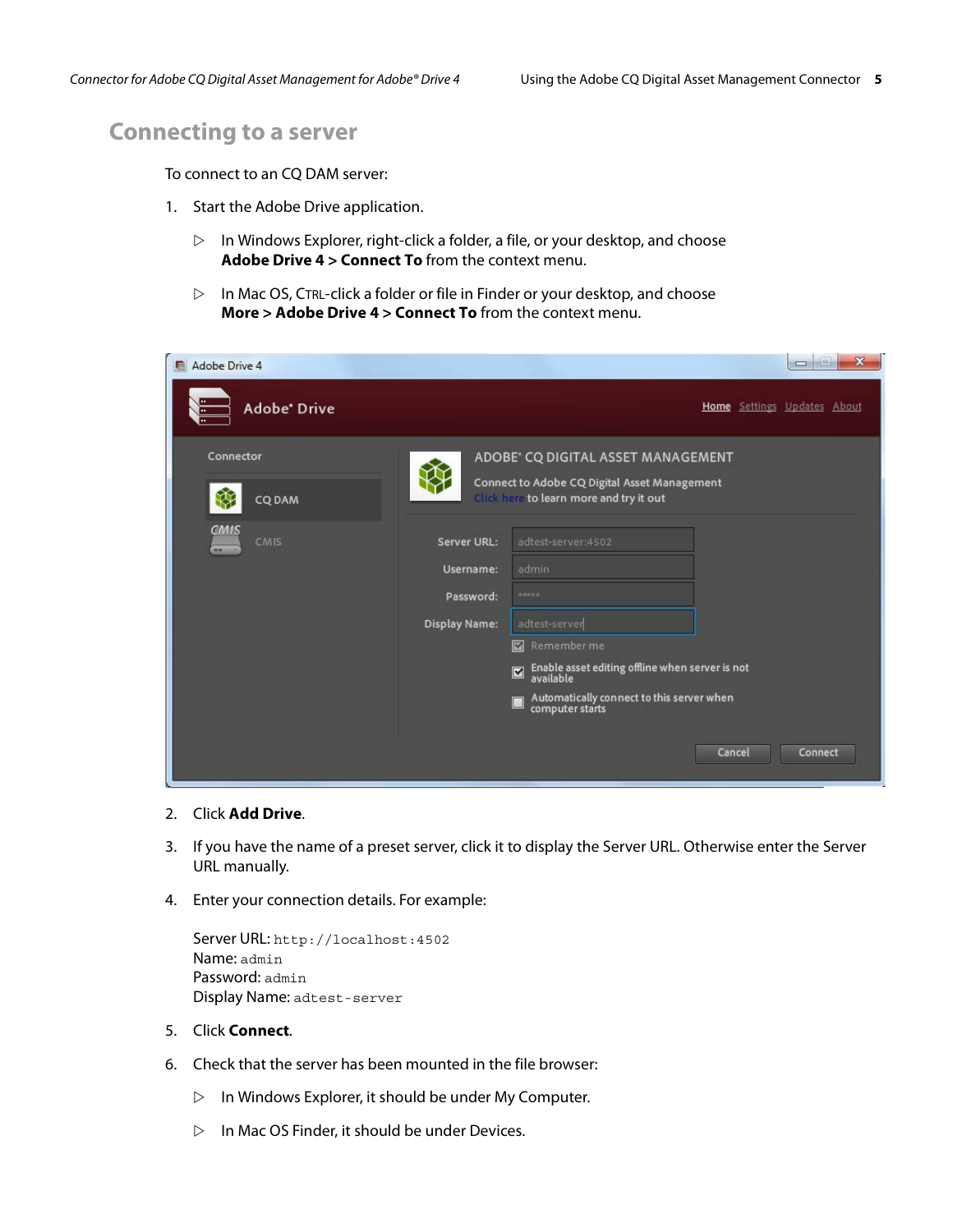#### <span id="page-5-0"></span>**Troubleshooting**

If connection fails, open a web browser and test whether the server is available using the server URL. For example, if you enter <http://localhost:4502> and authenticate with your credentials, you should see the CQ DAM login screen, and be able to navigate to and open DAM access to digital assets.

- If you receive no response or an empty response, your server might not be available or your credentials might be incorrect.
- If you do not have DAM access, check that you have the Digital Asset Management capability installed; the connector does not work with a DAM server that does not have this capability.

### <span id="page-5-1"></span>**Disconnecting**

- **In Windows Explorer:** Right-click the CQ DAM drive and choose Disconnect from the context menu.
- **In Mac OS Finder:** CTRL-click the CQ DAM drive device and choose Eject from the context menu.
- **In Adobe Bridge:** Select Adobe Drive in the Favorites panel. Right-click (in Windows) or CTRL-click (in Mac OS) the CQ DAM drive and choose Disconnect from the context menu.
- **In Adobe Drive 4:** Select the server to be disconnected from Recent Connections and click Disconnect.

# <span id="page-5-2"></span>**Browsing and manipulating documents and folders.**

Once you are connected, Adobe Drive 4 presents documents and folders from your CQ DAM server in a network drive on your computer. You can view the server's files in Windows Explorer or Mac OS Finder. You can also access these files in Open, Save As, and other file management dialog boxes.

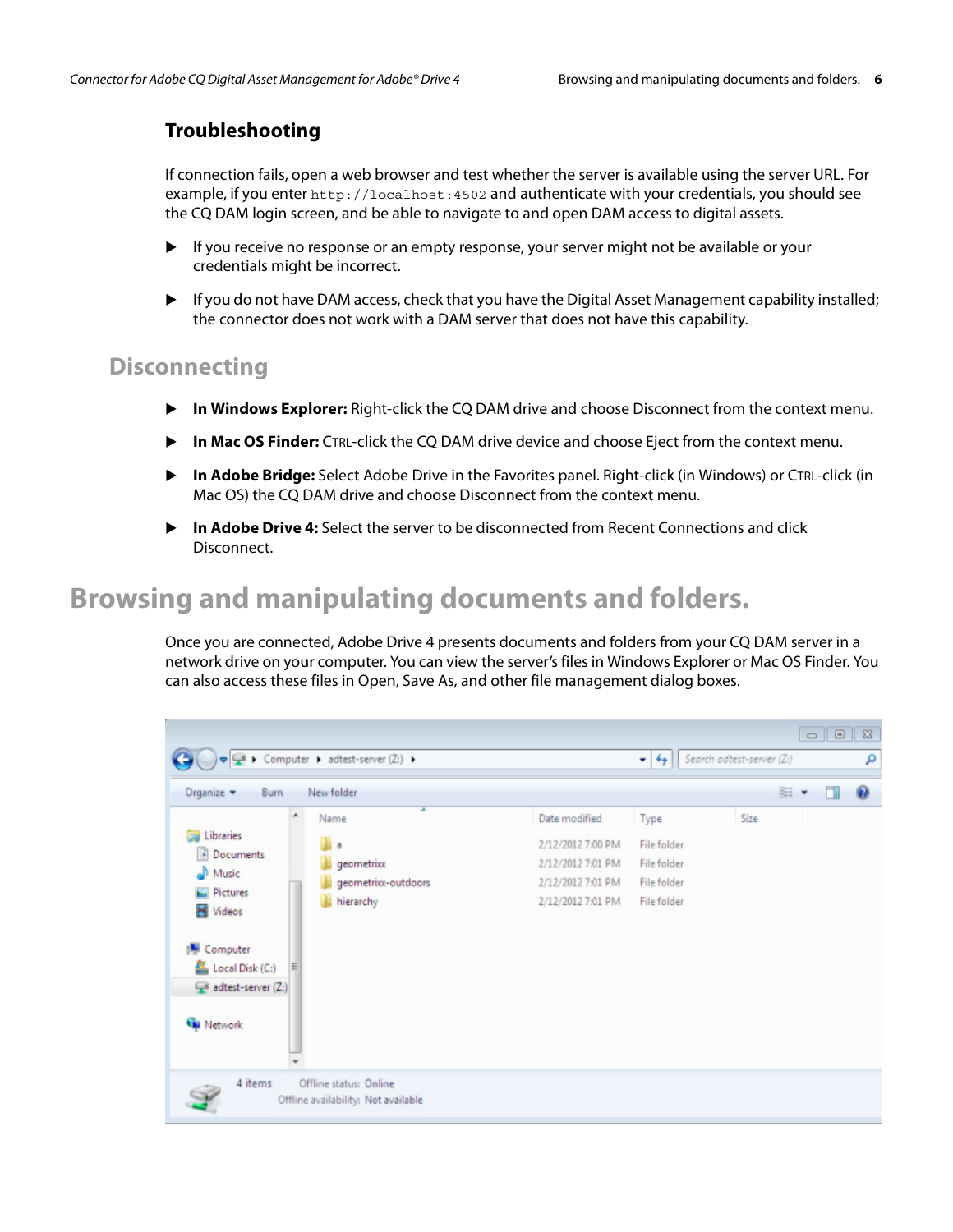You can also use the UI for your CQ DAM server to view and manipulate documents and folder.



#### <span id="page-6-0"></span>**Creating and deleting documents and folders**

CS6 applications Adobe Photoshop® , Adobe Illustrator® , Adobe InDesign® , and Adobe InCopy® allow you to check in documents directly to the CQ DAM server. In other applications you must save your document to the CQ DAM drive and use Windows Explorer, Mac OS Finder or Adobe Bridge to manually check in the file.

You can create new folders using Windows Explorer, Mac OS Finder or Adobe Bridge CS6 or using the Open, Save As, and other file management dialog boxes in an application.

You cannot create documents or folders at the root of the drive; you must save any new content under a folder in the root that already exists on the server. If you need to create new folders at the root location, you must use the UI provided by your CQ DAM server.

For example, to create a new document in the CQ DAM server from Photoshop:

- 1. Create a new document in Photoshop.
- 2. Choose **File > Check In**.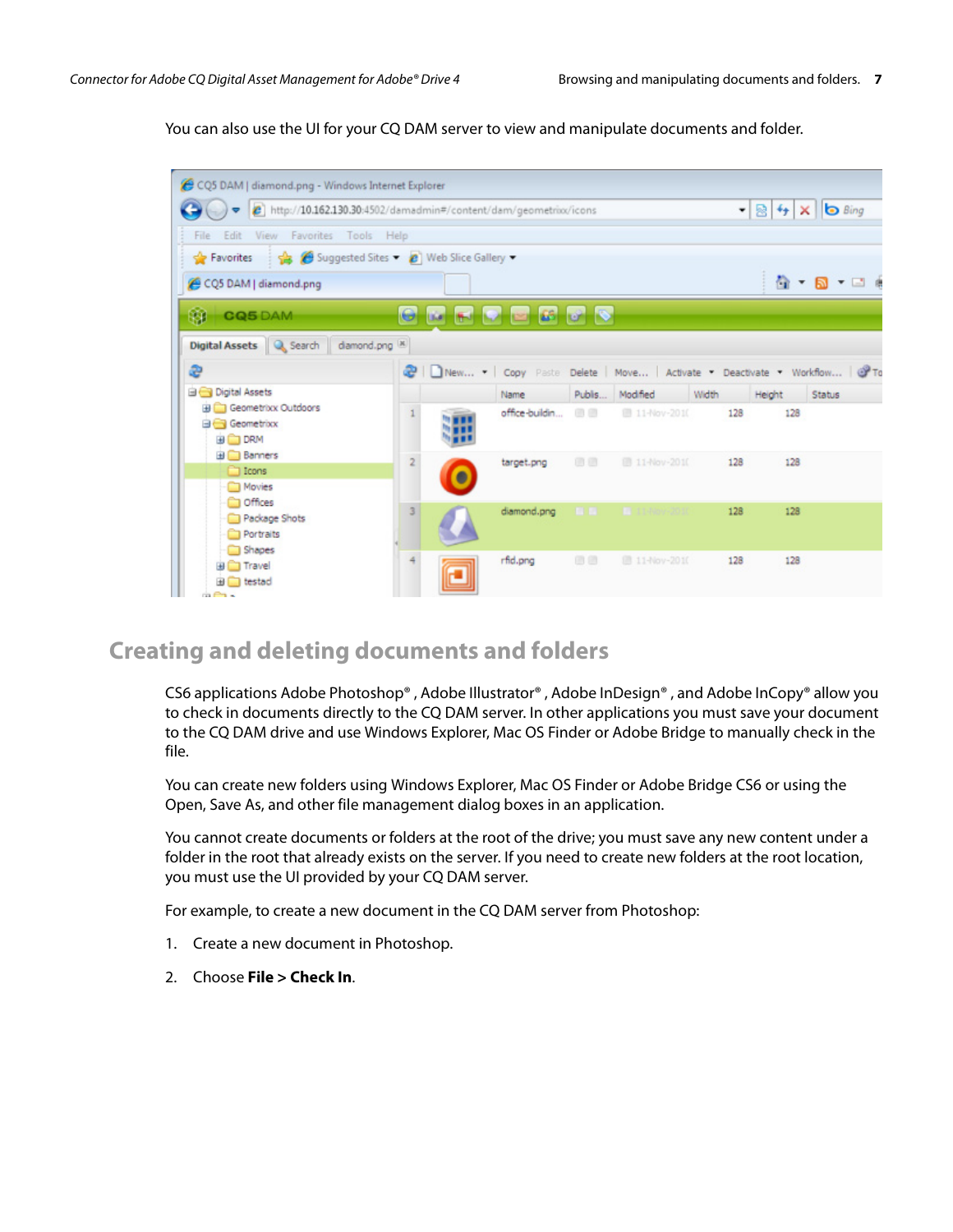3. In the Save As dialog, navigate to the folder on the CQ DAM drive where you want to save the document.

| Save in:             | adtest-server (Z:)                 | d H-              |                    |
|----------------------|------------------------------------|-------------------|--------------------|
|                      | Recent Items<br>Desktop            | Date modified     | Type               |
|                      | <b>Civil</b> Network               | 5/8/2012 2:17 PM  | <b>File folder</b> |
| <b>Recent Places</b> | Libraries                          | 5/8/2012 11:21 AM | <b>File folder</b> |
|                      | bli                                | 5/8/2012 11:20 AM | <b>File folder</b> |
|                      | Computer                           | 5/8/2012 11:21 AM | File folder        |
| Desktop              | Local Disk (C:)<br>New Volume (D:) | 5/8/2012 11:39 AM | <b>File folder</b> |
| <b>Card</b>          | DVD RW Drive (E:)                  | 5/8/2012 2:11 PM  | <b>File folder</b> |
|                      | BD-ROM Drive (F:)                  |                   |                    |
| Libraries            | adtest-server (Z:)                 |                   |                    |

4. Enter a check-in comment when prompted, and click **OK**.

| Check In of "test.png" |        | $\overline{\mathbf{x}}$ |
|------------------------|--------|-------------------------|
| Version 1 comment:     |        |                         |
|                        |        |                         |
|                        |        |                         |
|                        |        |                         |
|                        | Cancel | OK                      |
|                        |        |                         |

Photoshop, Illustrator, InDesign, and InCopy display the file status in a status bar when you view or edit documents. Once the document is saved to the server, the file status changes to Up-to-Date.

|   |      |   |            |  | ٠ |
|---|------|---|------------|--|---|
|   |      |   |            |  |   |
|   |      |   |            |  |   |
| и |      |   |            |  |   |
|   | 100% | M | Up-To-Date |  |   |

#### <span id="page-7-0"></span>**Automatic check-in for new documents added from file system**

The Settings dialog includes the option "Enable automatic check-in for files added from Finder or Explorer". This option is selected by default; you can use the Settings dialog to add a default check-in comment.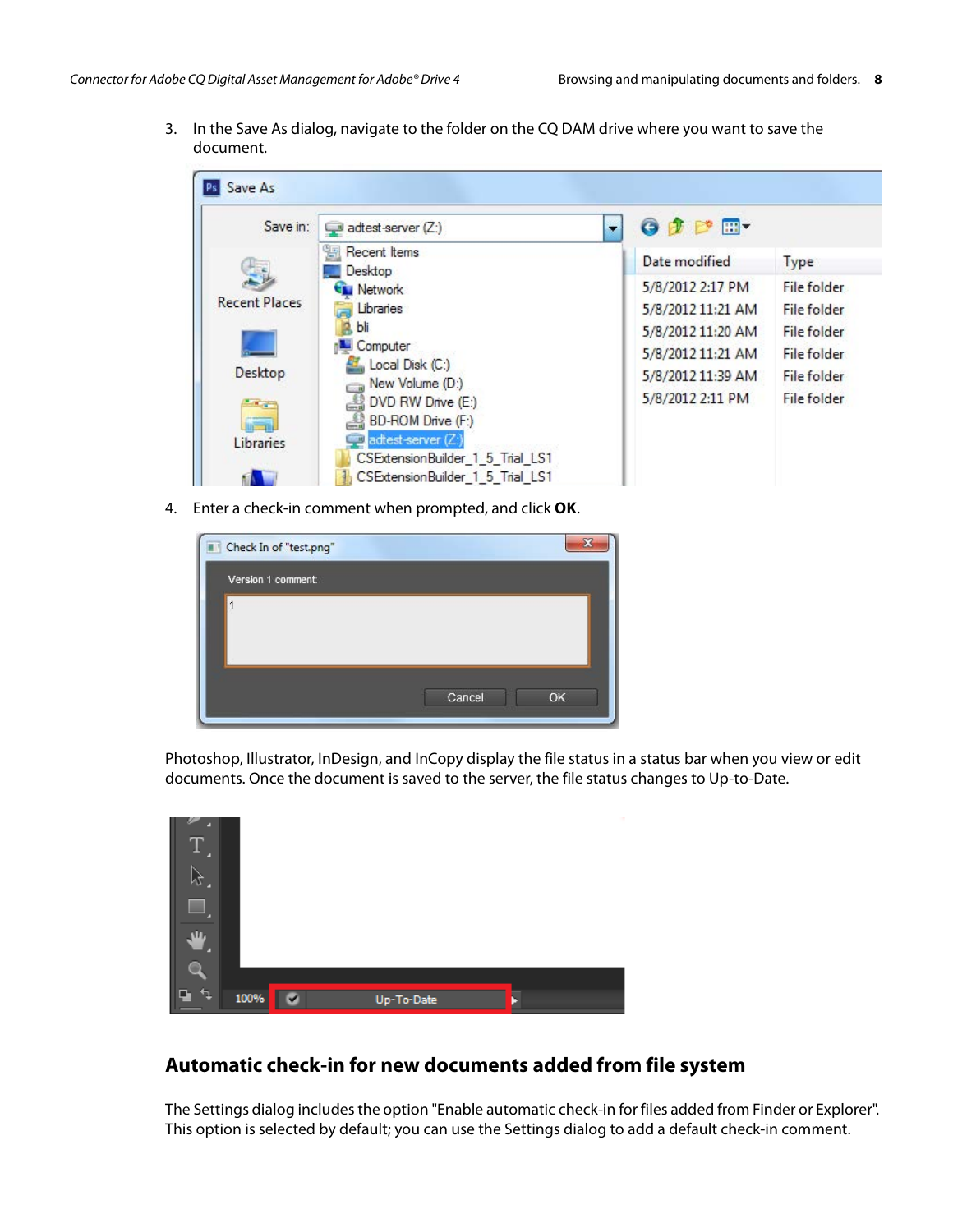If you do not disable the feature in the Settings dialog, new files that you create on a connected drive using Mac OS Finder or Windows Explorer are automatically checked in with the default comment.

Automatic check-in is not available for files added through Adobe Bridge, Adobe Photoshop, or Adobe InDesign or InCopy.

#### **Moving, copying documents and folders**

To move or copy documents or folders on the CQ DAM server:

#### **In Adobe Bridge:**

- Invoke the context menu (right-click in Windows or CTRL-click in Mac OS) for the document or folder.
- Choose **Move To** or **Copy To** from the context menu, then choose the destination folder.
	- $\triangleright$  Documents moved or copied in this way are automatically checked in.

#### **In Windows Explorer or Mac OS Finder:**

- ▶ Drag a document or folder to move it to a different location.
- CTRL-drag (in Windows) or OPTION-drag (in Mac OS) to copy to a new location.
	- $\triangleright$  If you move a document from the desktop to a CQ DAM drive this way, or copy any document to a new location, you must check it in explicitly.
	- $\triangleright$  You cannot move or copy documents or folders to the root of a CQ DAM drive.

#### <span id="page-8-0"></span>**Renaming documents and folders**

In Adobe Bridge, Mac OS Finder or Windows Explorer, invoke the context menu (right-click in Windows or CTRL-click in Mac OS) for the document or folder, and choose **Rename**.

You cannot rename documents or folders in the root of a CQ DAM drive.

#### <span id="page-8-1"></span>**Deleting documents and folders**

- In Adobe Bridge, Mac OS Finder, or Windows Explorer, invoke the context menu (right-click in Windows or CTRL-click in Mac OS) for the document or folder, and choose **Delete**.
- ▶ You cannot delete documents or folders in the root of a CQ DAM drive.
- Deletion from a CQ DAM DAM server is permanent; deleted files cannot be restored. The **Tools > Adobe Drive > Project Trash** option in Adobe Bridge, Recycle Bin in Windows, and Trash in Mac OS are not supported.

#### <span id="page-8-2"></span>**Working with XMP metadata**

When you are connected to a CQ DAM server, you use Adobe Bridge to view, edit, and search XMP metadata in managed assets.

You can view metadata directly through the Adobe Bridge menus and panels, or you can right-click the asset and choose File Info.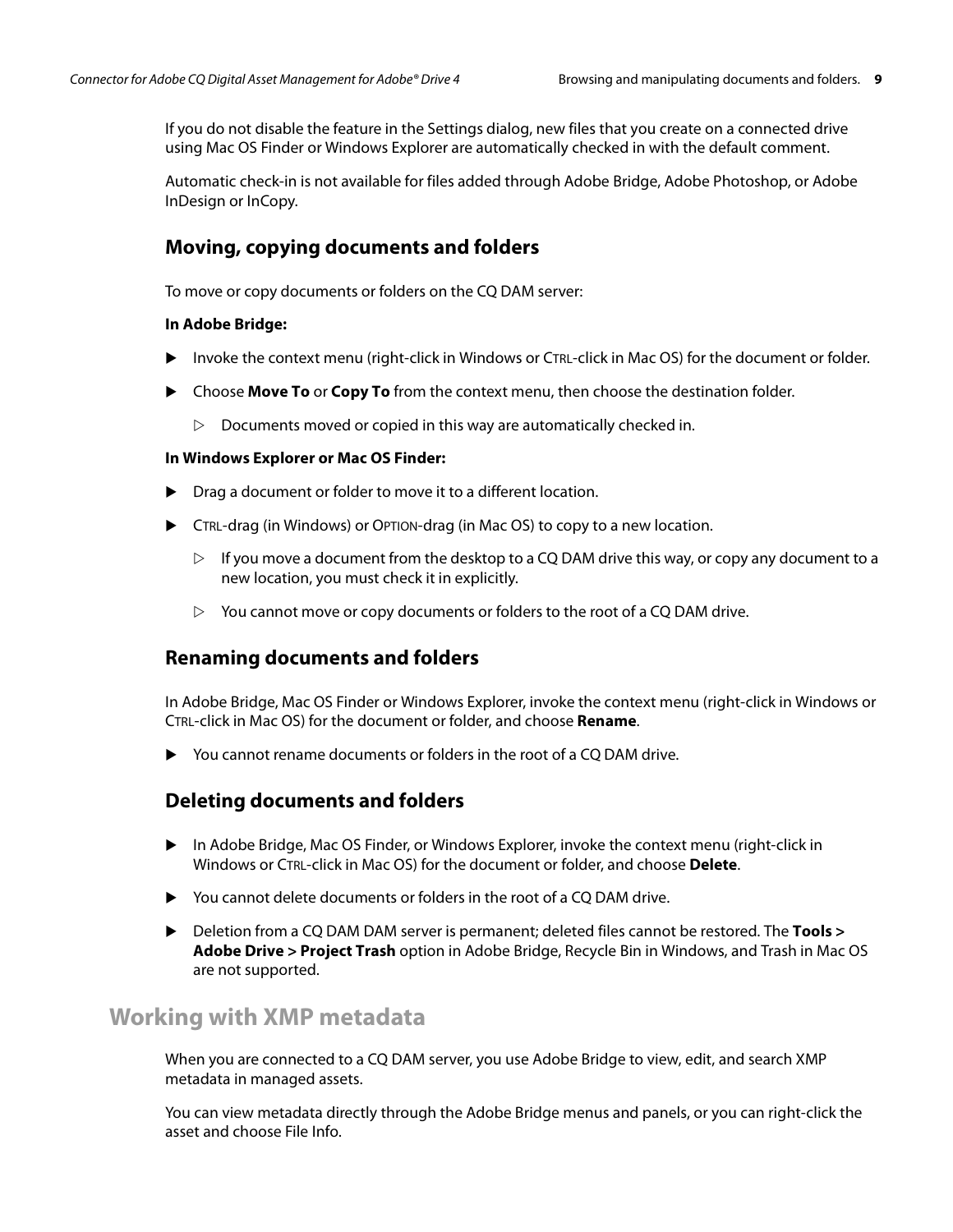| Label | Tools Window    | Help       |
|-------|-----------------|------------|
|       | Rating          |            |
|       | No Rating       | $Ctrl + 0$ |
|       | Reject          | $Alt+Del$  |
|       | ŵ               | $Ctrl + 1$ |
|       | **              | $Ctrl + 2$ |
|       | ***             | $C$ trl +3 |
|       | ****            | $Ctrl + 4$ |
|       | *****           | $Ctrl + 5$ |
|       | Decrease Rating | Ctrl +,    |
|       | Increase Rating | $Ctrl +$ . |
|       | Label           |            |
|       | No Label        |            |
|       | Select          | $Ctrl + 6$ |
|       | Second          | $Ctrl + 7$ |
|       | Approved        | $C$ trl +8 |
|       | Review          | $Ctrl + 9$ |
|       | To Do           |            |

The Adobe Bridge Label menu gives you access to the view and edit rating and label information:

For other XMP properties, use the Adobe Bridge Metadata and Keywords panels:

| <b>METADATA</b><br><b>KEYWORDS</b>      | ٧m             |
|-----------------------------------------|----------------|
| Assigned Keywords: Birthday; Graduation |                |
|                                         |                |
| Events                                  | 3              |
| Birthday                                |                |
| $\sqrt{ }$ Graduation                   |                |
| Wedding                                 |                |
| People<br><b>The Real</b>               | $\overline{2}$ |
| Matthew                                 |                |
| $\Box$ Ryan                             |                |
| Places                                  | 5              |
| New York                                |                |
| $\Box$ Paris                            |                |
| San Francisco                           |                |
| San Jose                                |                |
| Tokyo                                   |                |
|                                         |                |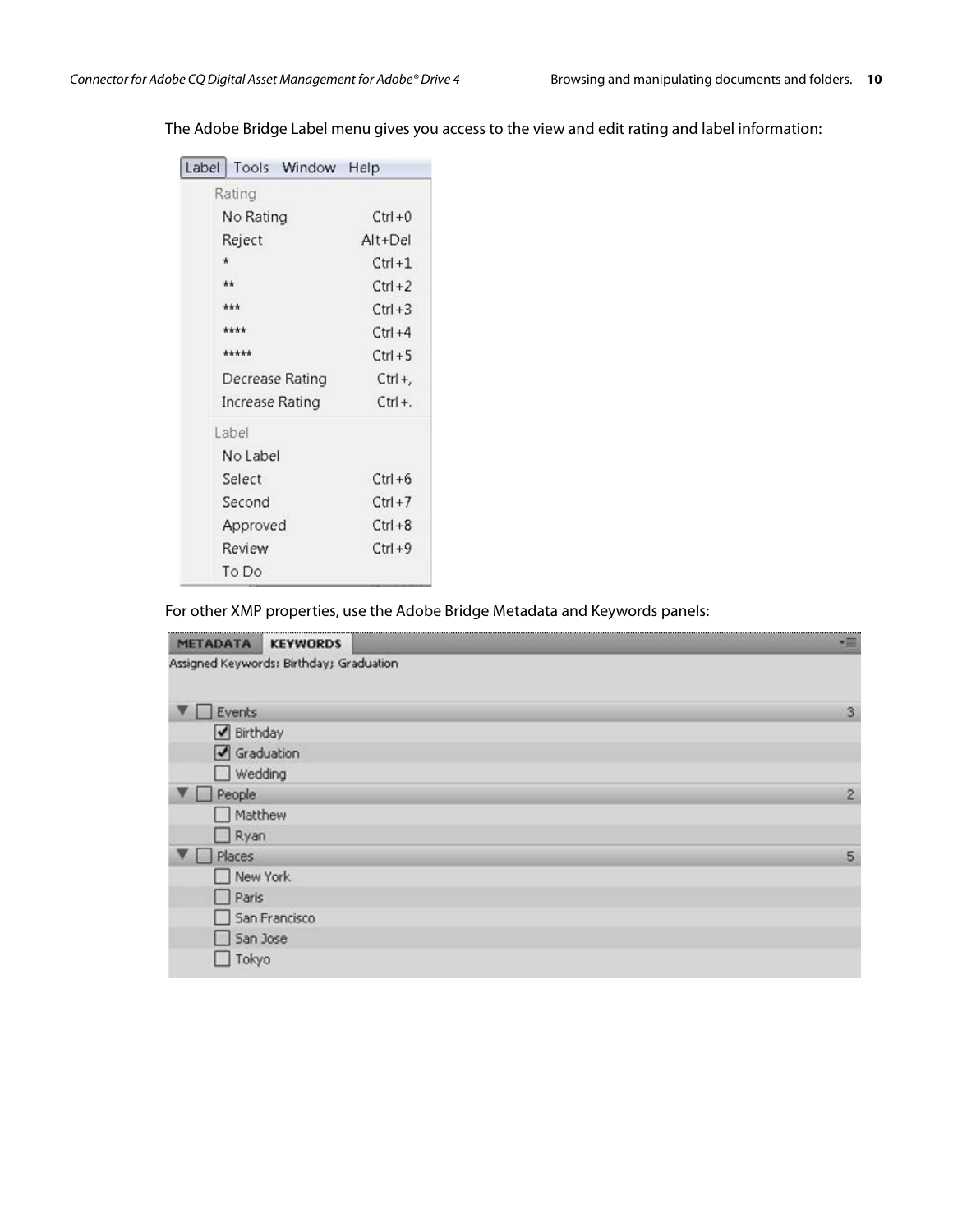| <b>METADATA</b>  | <b>KEYWORDS</b>             |                                       |    |  |      |
|------------------|-----------------------------|---------------------------------------|----|--|------|
| f/2.8            | $1/ -214748$                | 849 x 565                             |    |  |      |
|                  |                             | 509 KB                                |    |  |      |
|                  | $IS0 - -$                   | Untagged                              | -- |  |      |
|                  | <b>Dimensions</b>           | $849 \times 565$                      |    |  |      |
|                  | Color Profile Untagged      |                                       |    |  |      |
| <b>IPTC Core</b> |                             |                                       |    |  |      |
|                  | Camera Data (Exif)          |                                       |    |  |      |
|                  | <b>Exposure Mode</b> Auto   |                                       |    |  |      |
|                  | Focal Length 35.0 mm        |                                       |    |  |      |
|                  | Max Aperture Value f/2.8    |                                       |    |  |      |
|                  |                             | <b>Custom Rendered Normal Process</b> |    |  |      |
|                  | Scene Capture Type Standard |                                       |    |  |      |
|                  |                             | File Source Digital Camera            |    |  |      |
| <b>Audio</b>     |                             |                                       |    |  |      |
|                  | <b>Artist</b>               |                                       |    |  | ¥    |
|                  | Album                       |                                       |    |  |      |
|                  | <b>Track Number</b>         |                                       |    |  |      |
|                  | Genre                       |                                       |    |  | とうりょ |
|                  | <b>Composer</b>             |                                       |    |  |      |
|                  | <b>Engineer</b>             |                                       |    |  | Ì    |

The File Info dialog provides access to all XMP metadata properties:

| airport_gate.jpg                               | IPTC                  | <b>IPTC Extension</b>            | Camera Data                                                    | Video Data | Audio Data | Mobile SWF | Categories                                                                                     | Origin                                   | DOCOM | History     | Advanced | <b>Raw Data</b> |           |
|------------------------------------------------|-----------------------|----------------------------------|----------------------------------------------------------------|------------|------------|------------|------------------------------------------------------------------------------------------------|------------------------------------------|-------|-------------|----------|-----------------|-----------|
| Description                                    |                       |                                  |                                                                |            |            |            |                                                                                                |                                          |       |             |          |                 |           |
| Document Title: Walting at the Gate<br>Author: |                       |                                  |                                                                |            |            |            |                                                                                                |                                          |       |             |          |                 |           |
| Author Title:                                  |                       |                                  |                                                                |            |            |            |                                                                                                |                                          |       |             |          |                 |           |
| Description:                                   |                       |                                  |                                                                |            |            |            |                                                                                                |                                          |       |             |          |                 |           |
|                                                |                       |                                  |                                                                |            |            |            | $\frac{1}{2} \left( \frac{1}{2} \right) \left( \frac{1}{2} \right) \left( \frac{1}{2} \right)$ |                                          |       |             |          |                 |           |
|                                                | <b>Ning ★ ★ ★ ★ ★</b> |                                  |                                                                |            |            |            |                                                                                                |                                          |       |             |          |                 |           |
| Description Writer:                            |                       |                                  |                                                                |            |            |            |                                                                                                |                                          |       |             |          |                 |           |
| Keywords:                                      |                       |                                  |                                                                |            |            |            |                                                                                                |                                          |       |             |          |                 |           |
|                                                |                       |                                  | 4 Semicolons or commas can be used to separate multiple values |            |            |            |                                                                                                |                                          |       |             |          |                 |           |
| Copyright Status: Unknown                      |                       | $\overline{\phantom{a}}$         |                                                                |            |            |            |                                                                                                |                                          |       |             |          |                 |           |
| Copyright Notice:                              |                       |                                  |                                                                |            |            |            |                                                                                                |                                          |       |             |          |                 |           |
|                                                |                       |                                  |                                                                |            |            |            | $\overline{\phantom{a}}$                                                                       |                                          |       |             |          |                 |           |
| Copyright Info URL:                            |                       |                                  |                                                                |            |            |            |                                                                                                |                                          |       |             |          |                 | Go To URL |
| Created:                                       |                       |                                  |                                                                |            |            |            |                                                                                                | Application: Adobe Photoshop CS4 Windows |       |             |          |                 |           |
|                                                |                       | Modified: 4/29/2009 - 6:10:15 AM |                                                                |            |            |            | Format: image/peg                                                                              |                                          |       |             |          |                 |           |
|                                                |                       |                                  |                                                                |            |            |            |                                                                                                |                                          |       |             |          |                 |           |
|                                                |                       |                                  |                                                                |            |            |            |                                                                                                |                                          |       |             |          |                 |           |
|                                                |                       |                                  |                                                                |            |            |            |                                                                                                |                                          |       |             |          |                 |           |
|                                                |                       |                                  |                                                                |            |            |            |                                                                                                |                                          |       | Proferences | Import   | OK              | Cancel    |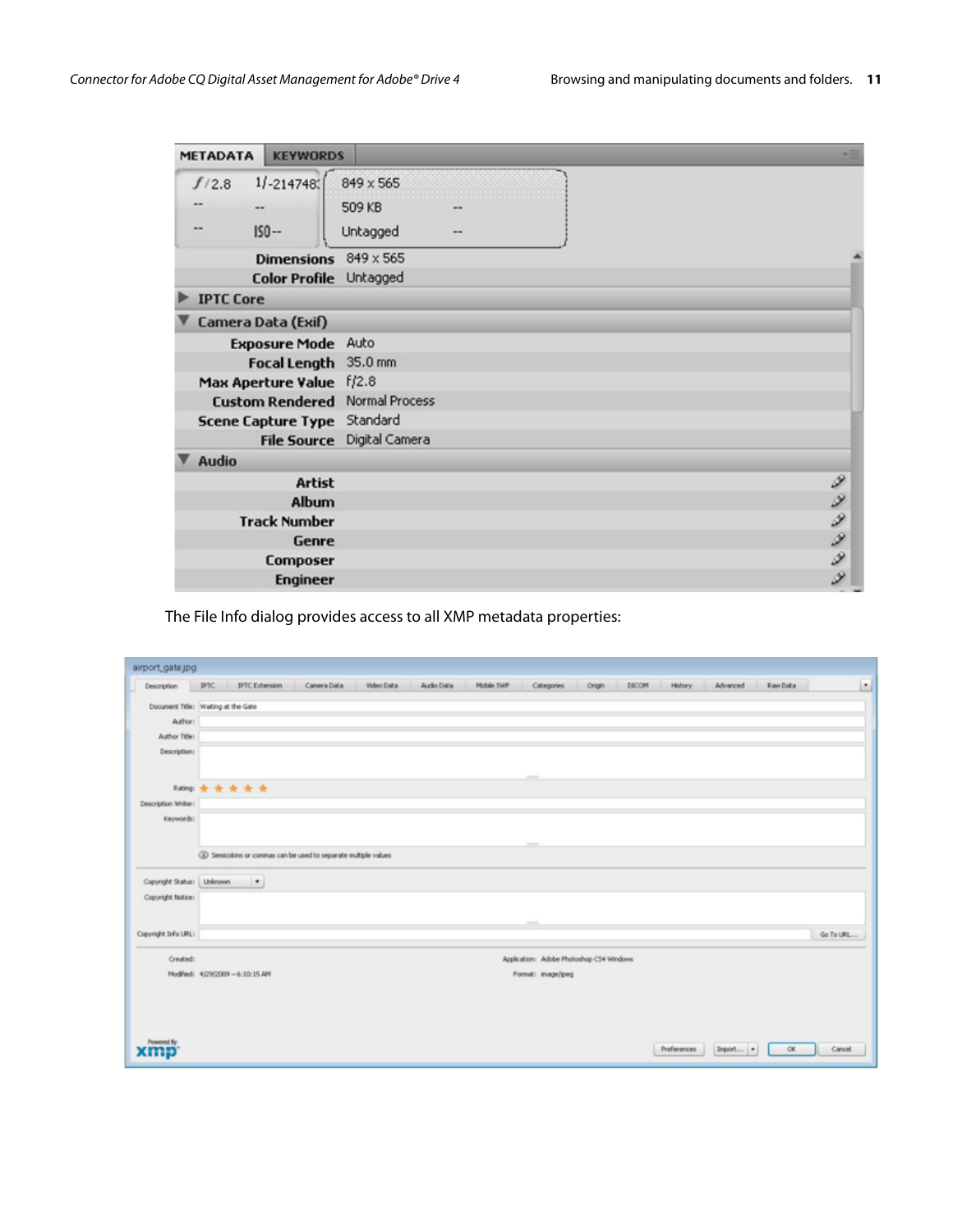# <span id="page-11-0"></span>**Searching documents and folders**

To search for a document or a folder on a CQ DAM server from Adobe Bridge:

- 1. Select Adobe Drive from the Favorites panel and open the folder in the CQ DAM drive you want to search.
- 2. Choose **Edit > Find.**
- 3. Choose search criteria by selecting options and limiters from the Criteria menus.
- 4. Enter search text in the box on the right. To add search criteria, click the plus sign (+). To remove search criteria, click the minus sign (-).
- 5. Choose an option from the Match menu to specify whether any or all criteria must be met.
- 6. Click **Find**.

The "Search includes all versions of a file" and "Search includes deleted files" options in the Find dialog are ignored.

| Find               |                                           |
|--------------------|-------------------------------------------|
| Source             |                                           |
| Look in:<br>travel | ▼                                         |
| Criteria           |                                           |
| Keyword<br>▼       | contains<br>$+$<br>▼<br>$\qquad \qquad =$ |
| Filename           |                                           |
| Date Created       |                                           |
| Date Modified      | ▼                                         |
| <b>File Size</b>   |                                           |
| Document Title     | s of a file                               |
| Keyword            | es                                        |
| Label              |                                           |
| Rating             | Cancel<br>Find                            |
| Description        |                                           |
| Checkin comment    |                                           |
| Lock Owner         |                                           |
| All Metadata       |                                           |

**NOTE:** You can search assets based on any metadata information except "File size", "Check in comment", or "Lock owner" (although these are listed in the search criteria).

# <span id="page-11-1"></span>**Check-out and version management**

Adobe Photoshop, Adobe Illustrator, and Adobe InDesign or InCopy automatically check out a managed document when the first edit is made.

- Check the document in using the **File > Check In** menu.
- To cancel checkout, close the document and click **Don't Save** when prompted for whether changes should be saved.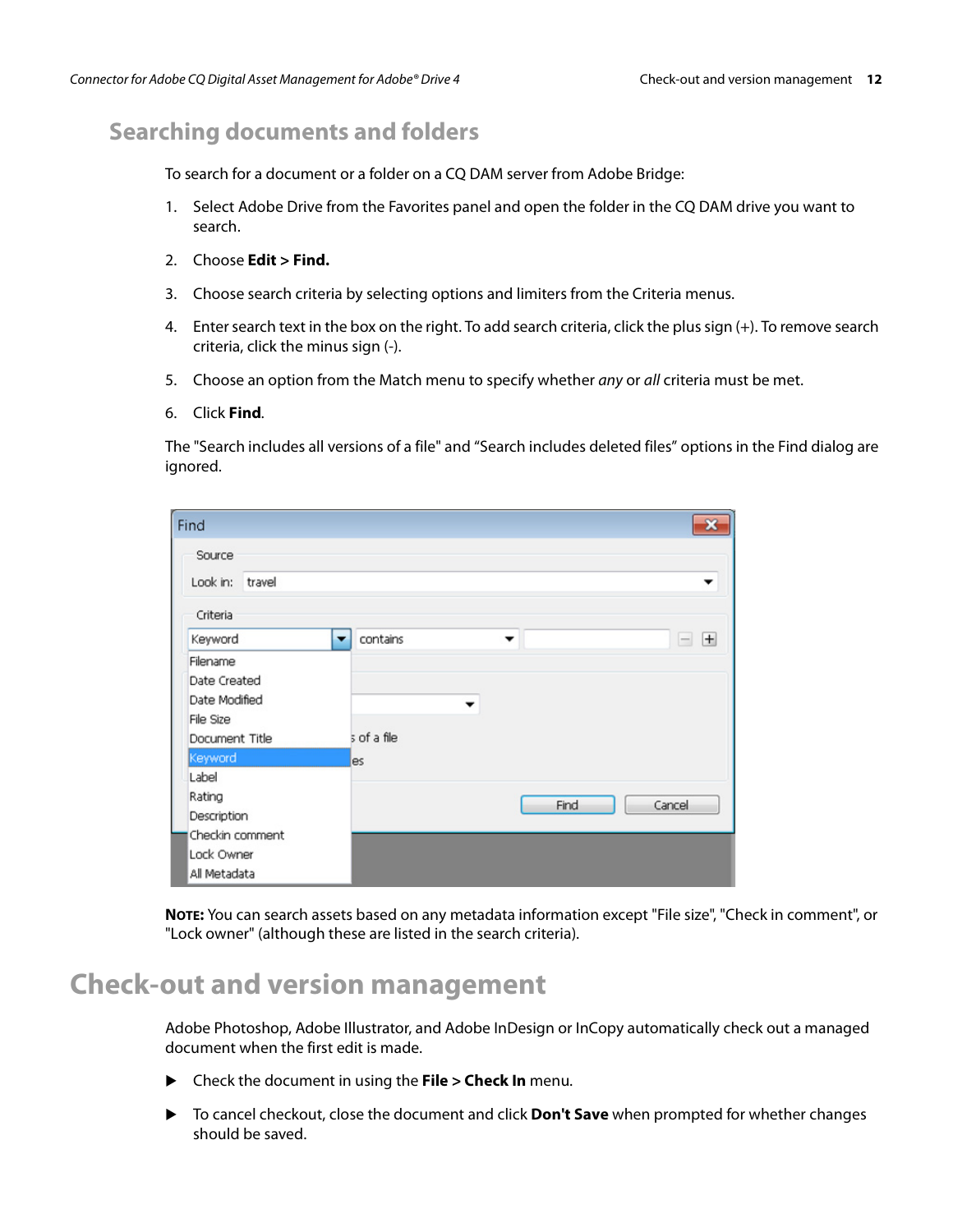In other applications, you must check out manually, modify and save the document and then check in manually.

 In Mac OS Finder or Windows Explorer, invoke the context menu (right-click in Windows or CTRL-click in Mac OS) and choose the desired action from the **Adobe Drive 4** menu (**Check Out**, **Check In**, or **Cancel Check Out**).

#### <span id="page-12-0"></span>**Managing document versions**

All documents created or modified via the Adobe CQ Digital Asset Management Connector are versioned. Versions track changes to a document. Each version is a snapshot of the document at a particular point in time. When you check a document in, you create a new version of the document on the CQ DAM server.

 In Adobe Photoshop, Adobe Illustrator, and Adobe InDesign or InCopy, use the **Show Versions** popup menu on the status bar to display the versions of a document in the Versions dialog.



 In Mac OS Finder or Windows Explorer, invoke the context menu (right-click in Windows or CTRL-click in Mac OS) for the document or folder, and choose **Adobe Drive 4 > Show Versions**.

You can use this dialog to delete, promote and open selected versions.

| Versions for "test.png" |            |                         |                            | $\overline{\mathbf{x}}$ |
|-------------------------|------------|-------------------------|----------------------------|-------------------------|
| <b>Current Version</b>  |            |                         |                            |                         |
|                         | Version:   | $\overline{5}$          | admin                      | 5/8/2012 4:14 PM        |
| 12345                   | Comment:   | 5                       |                            |                         |
| <b>Past Versions</b>    |            |                         |                            |                         |
|                         | Version:   | $\overline{A}$          | admin                      | 5/8/2012 4:13 PM        |
| 1234                    | Comment:   | $\overline{4}$          |                            |                         |
|                         | Version:   | $\overline{\mathbf{3}}$ | admin                      | 5/8/2012 4:13 PM        |
| 123                     | Comment: 3 |                         |                            |                         |
|                         | Version:   | $\overline{2}$          | admin                      | 5/8/2012 4:13 PM        |
|                         | Comment:   | $\overline{2}$          |                            |                         |
| <b>Delete</b>           |            |                         | Promote To Current Version | Open Version<br>Done    |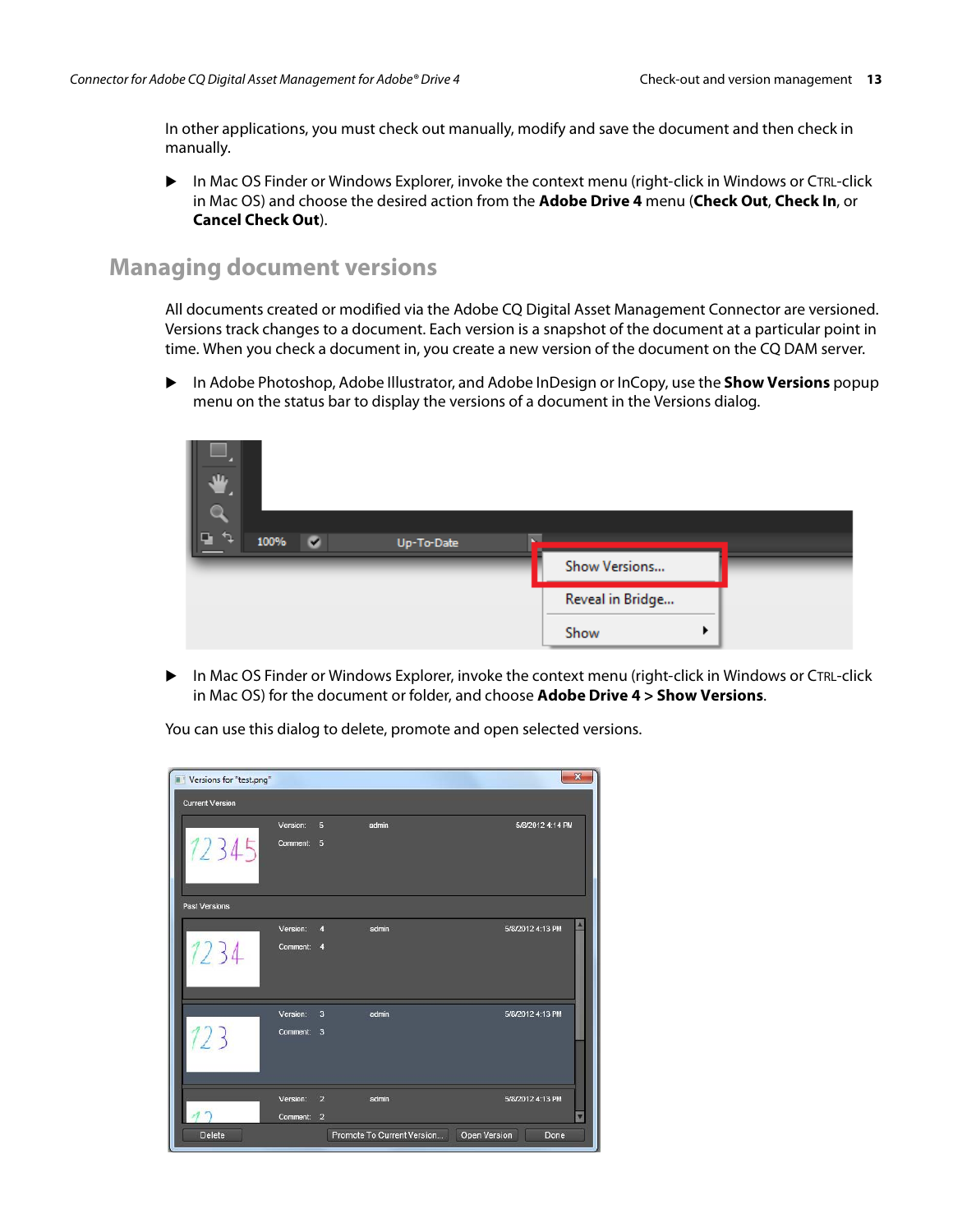You can also use the UI for the CQ DAM server to display versions of a document, or show different versions in Adobe Bridge. When multiple versions are shown in Adobe Bridge, the metadata associated with the currently selected version appears in the Metadata panel.

If you check out an unversioned document, checking in the edited document creates version 1of that document. If you cancel the checkout, the document remains unversioned.

# <span id="page-13-0"></span>**Release notes**

- Some special characters, such as  $/$ :  $[$   $]$  \*  $|$ , are not supported in file and folder names. Avoid using them. [2918134].
- Adobe Drive cannot show version information for files that were not originally uploaded through Adobe Drive. Such files have no version in a CQ 5.4 DAM server. (They are shown correctly in CQ 5.5.) After you edit the files and check them in through Adobe Drive, the correct version information is shown. [2918182].
- Browsing or refreshing a folder containing many documents or sub-folders is slow. The recommended maximum number of documents and subfolders in a folder is 200.
- If an asset is renamed by another user in Adobe Bridge on another machine, its thumbnail and preview cannot be displayed or opened in Adobe Bridge on a local machine. To correct this, reconnect to the DAM server. [2908147]
- CQ DAM servers do not support the generation of renditions for 32bits/channel and Multichannel PSD files. Avoid checking files of these types. [2924780]
- When you check in an edited document from Photoshop or Illustrator, you are prompted to save it: "The disk copy of 'x' was changed since you last opened or saved it. Do you want to save anyway?" The confirmation should not appear.
- ▶ CQ DAM servers do not support event notifications for file and folder changes. If you are browsing in Adobe Bridge when another user deletes or moves a folder, your window does not automatically refresh to show the change. Display the parent folder to refresh manually, or clear the Adobe Bridge cache. [2921270]
- ▶ The Adobe CQ Digital Asset Management Connector does not support setting the last modification date of a file, which Adobe applications expect. You might see an alert is some cases; for example:
	- $\triangleright$  Open an InDesign file that links to other files, package the file to the server using File  $>$  Package, then open the packaged InDesign file. An alert warns "This document contains links to sources that have been modified. You can update the modified links now, or update them later using the Links Panel. "

Choose Update Links to update the modification date.

 $\triangleright$  Create a new file in Photoshop and check it in to the server, leaving it open in Photoshop. If you double-click the newly created file In Adobe Bridge or a platform file browser, an alert warns: "The disk copy of "xx" was changed since you last opened or saved it. Do you wish to update it?"

Choose Update to update the modification date.

 $\blacktriangleright$  In Adobe Bridge, when you copy or move a file or check in a version after the first one, you cannot cancel the operation. If you click Cancel in the progress dialog, the operation continues. [2926863]